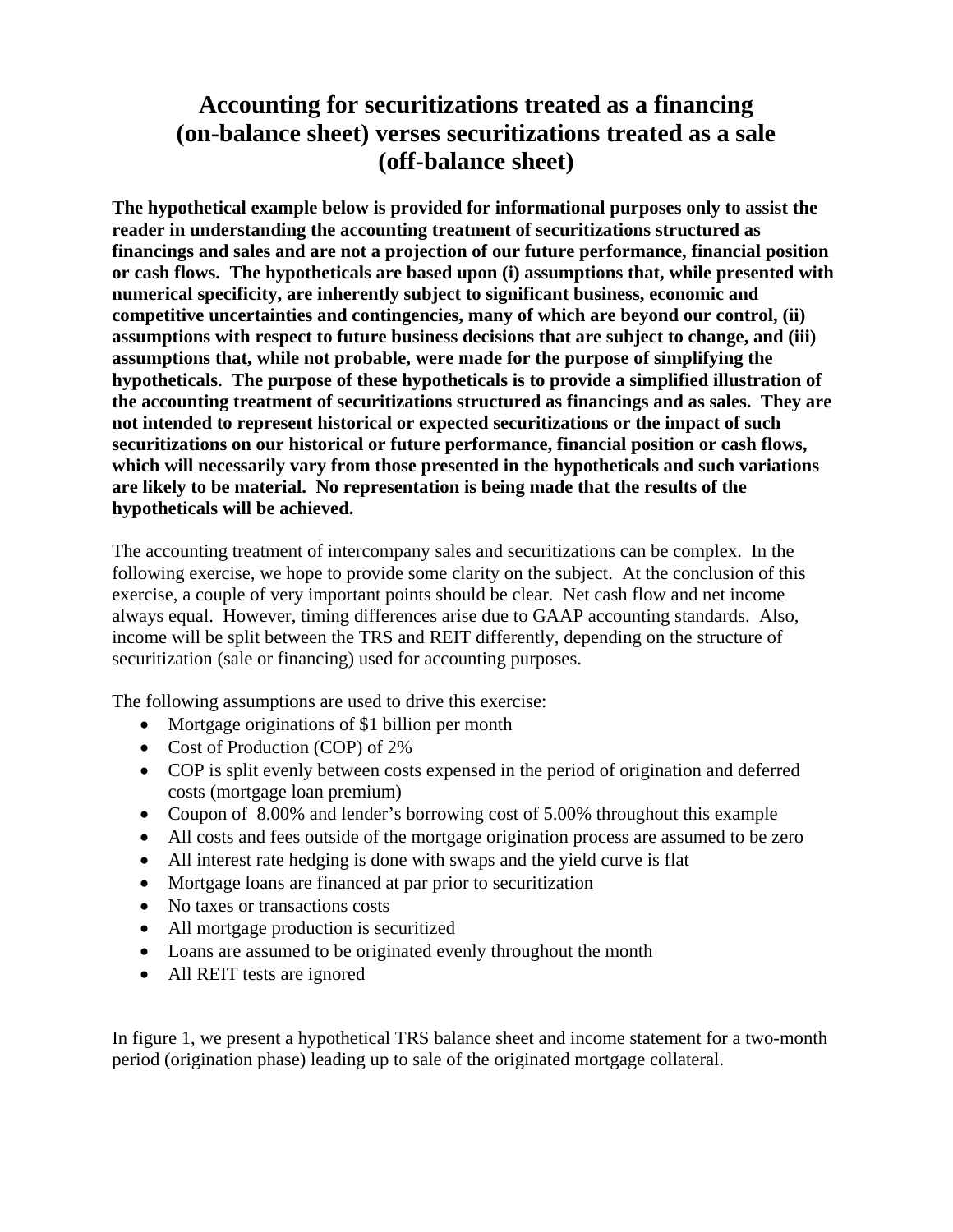| Figure 1                                                                                                     |          |                               |                               |  |  |  |  |  |  |
|--------------------------------------------------------------------------------------------------------------|----------|-------------------------------|-------------------------------|--|--|--|--|--|--|
| <b>Taxable REIT Subsidiary (TRS)</b><br>Balance Sheet (\$ in 000's)                                          | 12/31/XX | 1/30/XX                       | 2/28/X                        |  |  |  |  |  |  |
| Cash<br>Mortgage loans held for sale<br>Mortgage loan premium                                                | 100,000  | 81,250<br>1,000,000<br>10,000 | 65,000<br>2,000,000<br>20,000 |  |  |  |  |  |  |
| <b>Total Assets</b>                                                                                          | 100,000  | 1,091,250                     | 2,085,000                     |  |  |  |  |  |  |
| Mortgage debt                                                                                                |          | 1,000,000                     | 2,000,000                     |  |  |  |  |  |  |
| Equity                                                                                                       | 100,000  | 91,250                        | 85,000                        |  |  |  |  |  |  |
| <b>Total Liabilities &amp; Equity</b>                                                                        | 100,000  | 1,091,250                     | 2,085,000                     |  |  |  |  |  |  |
| <b>Taxable REIT Subsidiary (TRS)</b><br>Income Statement (\$ in 000's)                                       | 12/31/XX | 1/30/XX                       | 2/28/X                        |  |  |  |  |  |  |
| Net interest income<br>Gain on sale of loans<br>Gains on derivative instruments<br>General & admin. expenses |          | 1,250<br>10,000               | 3,750<br>10,000               |  |  |  |  |  |  |
| Net Income                                                                                                   |          | (8,750)                       | (6, 250)                      |  |  |  |  |  |  |

At 12/31/XX the TRS has \$100 million in cash, which equals total assets and equity. In each of the following two months, \$1 billion in loans are originated, at a cost of \$20 million (2% COP divided evenly between G&A and deferred origination costs) per month. Total interest income of \$5 million is equal to the 300 basis point spread between the coupon and financing costs on the average loan balance during the period.

FAS91 requires a deferral of origination costs and fees that are directly attributable to originating a mortgage. These deferred costs are capitalized (become part of the mortgage asset) and are referred to as the mortgage loan premium in this example. Although capitalized costs represent a cash outflow, these costs are not expensed immediately due to the matching principle used in GAAP.

During this two month period, \$35 million in cash was used (\$5 million net interest income less \$40 million in COP). The \$20 million difference between the change in cash and net income is equal to capitalized costs.

At this time, all costs and income associated with originating \$2 billion of mortgage loans have been accounted for. It is now time to permanently finance these assets by way of securitization.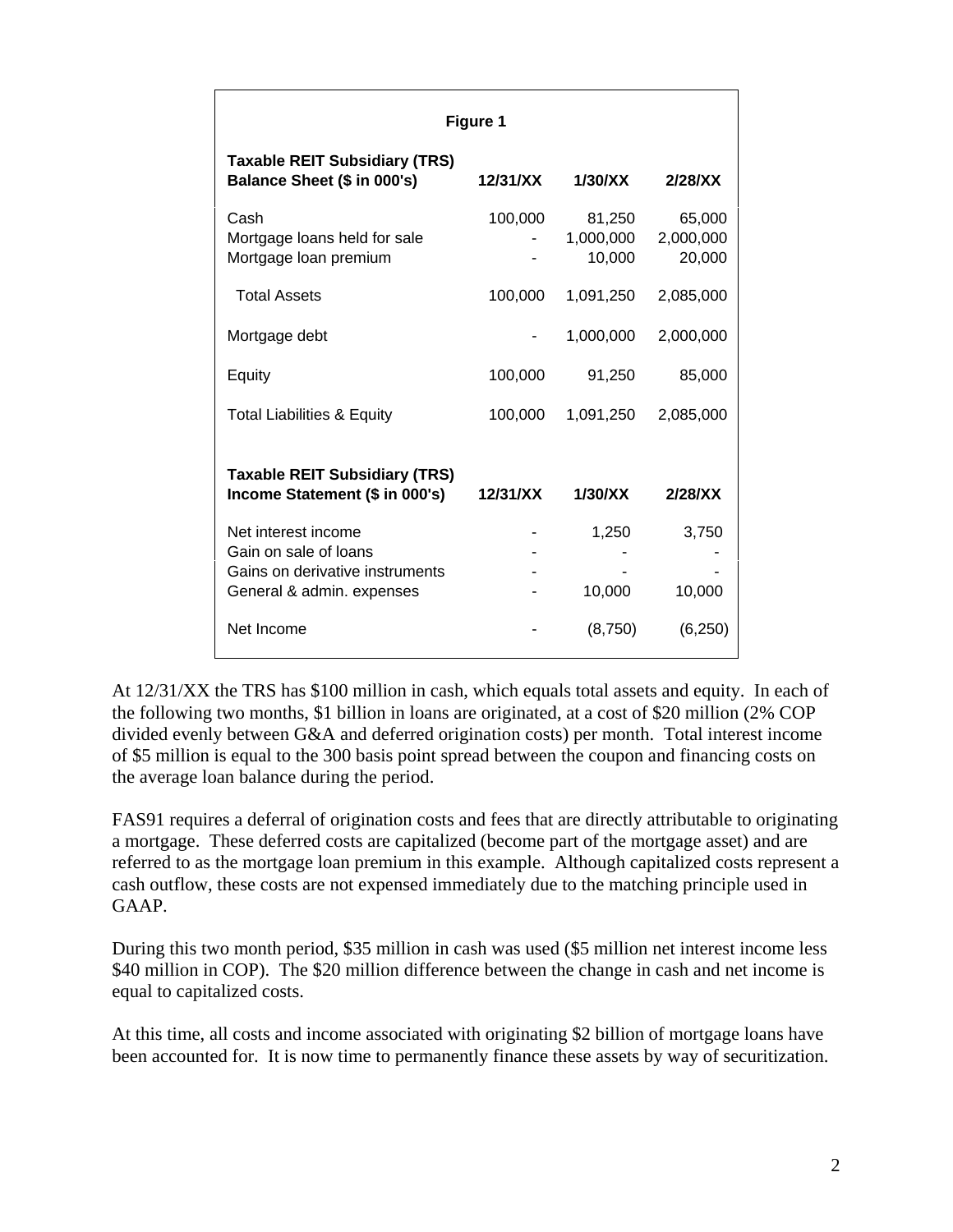## **Securitization**

During the origination process, mortgage loans are financed on short-term credit lines (warehouse lines). The asset-backed securitization (ABS) market is the vehicle used to obtain long term financing. Although structures can be complex, bonds collateralized by the mortgage loans are issued to provide matched funding.

Securitizations can be treated as a financing or a sale for accounting purposes. When a securitization is treated as a financing for accounting purposes, the loans and associated debt remain on the balance sheet (on-balance sheet financing). Alternatively, when the securitization is treated as a sale for accounting purposes (off-balance sheet financing), the only asset remaining on the balance sheet is the security retained, sometimes referred to as the residual interest.

#### **Securitization treated as a financing for accounting purposes**

When using this structure, a pool of loans is sold by the TRS to the REIT prior to securitization. The sale of assets to the REIT is no different than an arms length sale to any unrelated party. Therefore, the gain recognized by the TRS, is the same as if the sale of loans was to an outside entity. We will work through an example in figure 2.

| Figure 2                                                                 |                |        |                                |            |                                |  |  |  |  |
|--------------------------------------------------------------------------|----------------|--------|--------------------------------|------------|--------------------------------|--|--|--|--|
|                                                                          | % of Par       |        | Mortgage<br>Collateral<br>Sold |            | <b>Fair Value</b><br>(\$000's) |  |  |  |  |
| Net whole-loan price (A)                                                 | 102.25         | Χ      | 2,000,000                      | $=$        | 2,045,000                      |  |  |  |  |
| Collateral - par value (B)<br>Unamortized deferred acquisition costs (C) | 100.00<br>1.00 | X<br>X | 2,000,000<br>2,000,000         | $=$<br>$=$ | 2,000,000<br>20,000            |  |  |  |  |
| Carrying value (B+C=D)                                                   | 101.00         | X      | 2,000,000                      | $=$        | 2,020,000                      |  |  |  |  |
| Gain on sale of assets (A-D)                                             | 1.25           | X      | 2,000,000                      | $=$        | 25,000                         |  |  |  |  |

Since the TRS is selling loans to a related party (the REIT), pricing must reflect the current market for similar assets. In other words, the pricing must reflect that which would be received in an arms length transaction. In this case, the cash execution in the market at the time of sale is 102.25% of par (net of reserves), or \$2.045 billion.

The cost, or capitalized cost, of the loans sold is par value plus deferred acquisition costs. As described in figure 1, \$20 million of origination costs (net of any deferred origination fees) were directly attributable to originating a loan and were therefore capitalized. These costs, when added to the par value of the loans originated (\$2 billion), become the capitalized cost of the loans sold. In this case, the capitalized cost is \$2.02 billion, or 101.00% of par.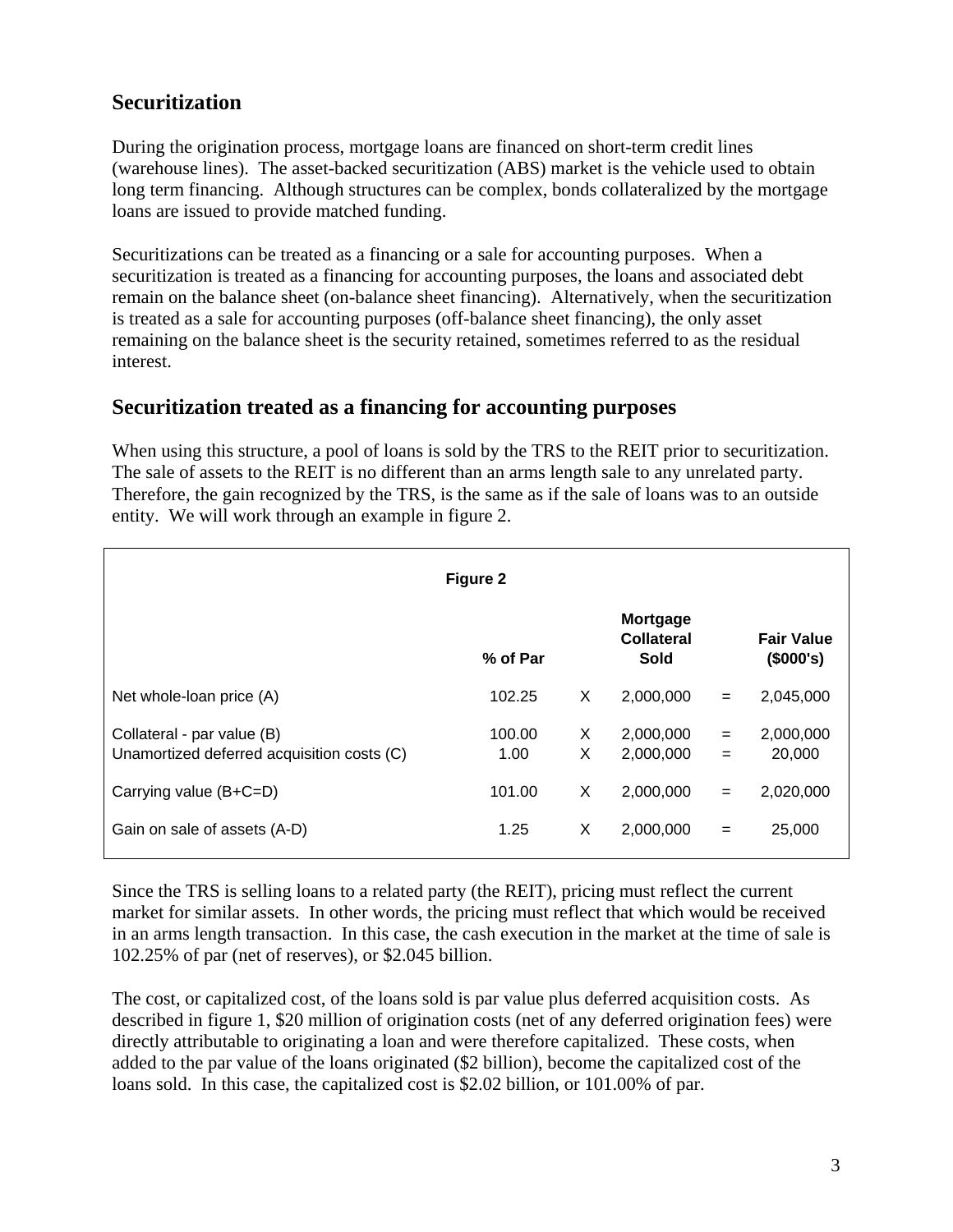When capitalized costs are subtracted from the sale price, the TRS has a gain of 1.25% of par, or \$25 million.

| Figure 3                                                                             |                    |                                            |                                            |                    |                           |  |  |  |  |
|--------------------------------------------------------------------------------------|--------------------|--------------------------------------------|--------------------------------------------|--------------------|---------------------------|--|--|--|--|
| <b>Taxable REIT Subsidiary (TRS)</b><br>Balance Sheet (\$ in 000's)                  | 12/31/XX           | 1/30/XX                                    | 2/28/X                                     | 3/1/XX             |                           |  |  |  |  |
| Cash<br>Mortgage loans held for sale<br>Mortgage loan premium<br><b>Total Assets</b> | 100,000<br>100,000 | 81,250<br>1,000,000<br>10,000<br>1,091,250 | 65,000<br>2,000,000<br>20,000<br>2,085,000 | 110,000<br>110,000 |                           |  |  |  |  |
| Mortgage debt                                                                        |                    | 1,000,000                                  | 2,000,000                                  |                    |                           |  |  |  |  |
| Equity                                                                               | 100,000            | 91,250                                     | 85,000                                     | 110,000            |                           |  |  |  |  |
| <b>Total Liabilities &amp; Equity</b>                                                | 100,000            | 1,091,250                                  | 2,085,000                                  | 110,000            |                           |  |  |  |  |
| <b>Taxable REIT Subsidiary (TRS)</b><br>Income Statement (\$ in 000's)               | 12/31/XX           | 1/30/XX                                    | 2/28/XX                                    | 3/1/XX             | <b>Total</b>              |  |  |  |  |
| Net interest income<br>Gain on sale of loans<br>Less: General & admin. expenses      |                    | 1,250<br>10,000                            | 3,750<br>10,000                            | 25,000             | 5,000<br>25,000<br>20,000 |  |  |  |  |
| Net income                                                                           |                    | (8,750)                                    | (6, 250)                                   | 25,000             | 10,000                    |  |  |  |  |

The impact of this transaction to the TRS's stand-alone balance sheet and income statement are provided in figure 3.

The financials through 2/28/XX should be familiar, given that we arrived at them in figure 1. The financial data in column 3/1/XX reflect the effect of selling mortgage loans to the REIT. As we concluded in figure 2, the TRS received \$2.045 billion in proceeds from the sale of \$2 billion in loans. \$2 billion was used to re-pay short-term financing received during the origination process, leaving \$45 million in net cash proceeds. This brings the cash balance on 3/1/XX to \$110 million.

Again, as we found in figure 2, the gain-on-sale recorded from the transaction was \$25 million, as reflected in the TRS's income statement. Remember, that this gain is net of the \$20 million in capitalized cost, or mortgage loan premium, found on the 2/28/XX balance sheet. Since these loans have now been sold, they are eliminated from the 3/1/XX balance sheet.

At this point, we are essentially finished with the TRS on a stand-alone basis. Next, we will examine the REIT's stand-alone balance sheet, as a result of the simultaneous purchase and securitization of \$2 billion in mortgage loans. Then, we will walk through the REIT's income statement as the securitization winds down over time.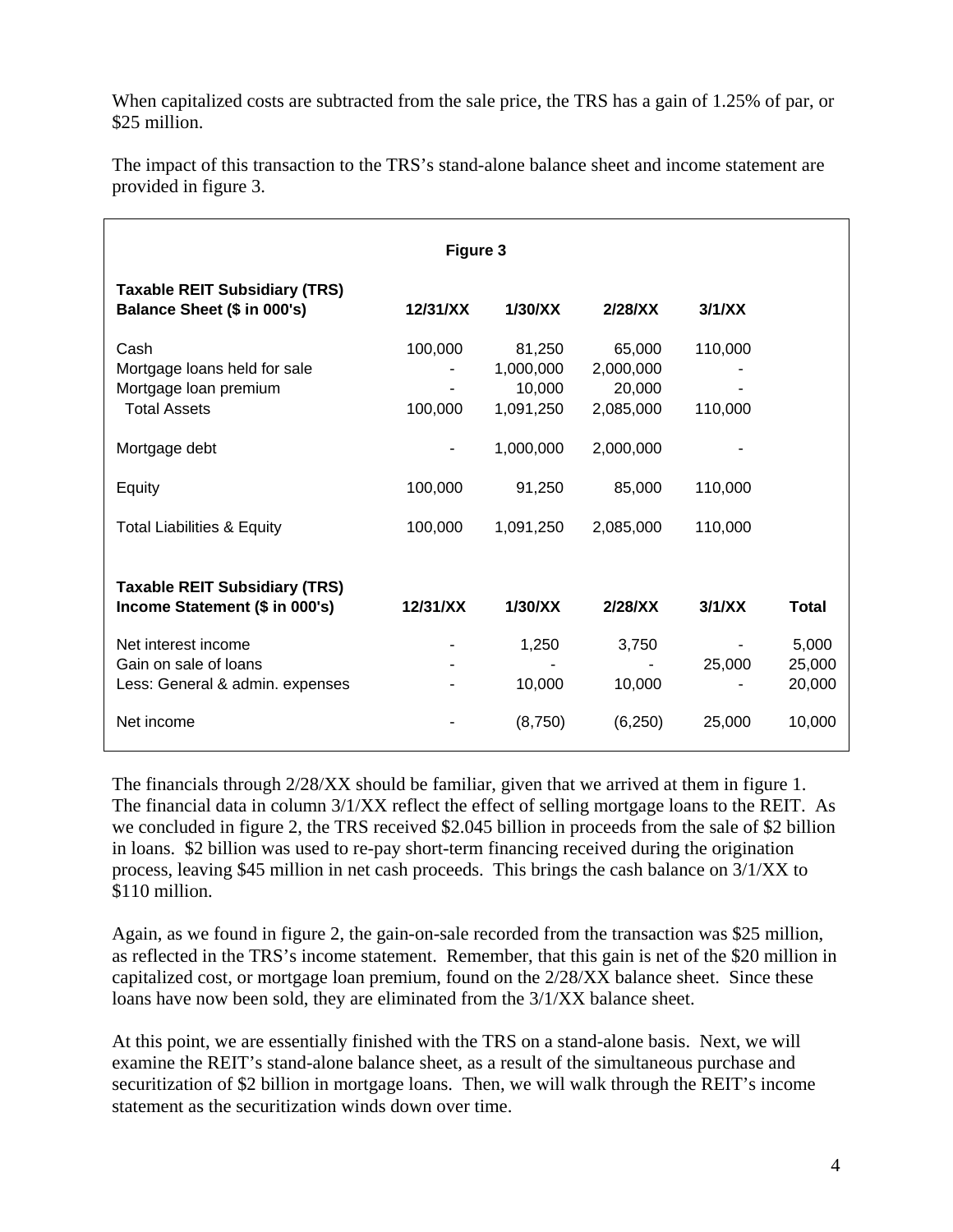Like the TRS, figure 4 shows a beginning cash balance on the REIT's balance sheet of \$100 million. On 3/1/XX, the REIT purchases \$2 billion in par value of loans from the TRS for a price of \$2.045 billion. In addition, the REIT simultaneously securitizes the loans and receives \$1.98 billion in proceeds from third-party bond investors. Notice, that the REIT received \$1.98 billion in financing on \$2 billion of mortgage collateral, leaving excess collateral, or overcollateralization (OC), of \$20 million. Therefore, cash is reduced by \$65 million, or the REIT's equity investment in the transaction.

| Figure 4                                                                                 |                    |                                            |  |  |  |  |
|------------------------------------------------------------------------------------------|--------------------|--------------------------------------------|--|--|--|--|
| <b>REIT Parent</b><br>Balance Sheet (\$ in 000's)                                        | 2/28/X             | 3/1/XX                                     |  |  |  |  |
| Cash<br>Mortgage loans held in portfolio<br>Mortgage loan premium<br><b>Total Assets</b> | 100,000<br>100,000 | 35,000<br>2,000,000<br>45,000<br>2,080,000 |  |  |  |  |
| Asset-backed bonds<br><b>Total Liabilities</b>                                           |                    | 1,980,000<br>1,980,000                     |  |  |  |  |
| Equity                                                                                   | 100,000            | 100,000                                    |  |  |  |  |
| Total Liabilities & Equity                                                               | 100,000            | 2,080,000                                  |  |  |  |  |

In figure 5, we walk through the REIT's balance sheet and income statement as the above transaction winds down. We start at 3/1/XX, where we left off in figure 4. Notice that a new line item has been added to the balance sheet - loan loss reserve. When a securitization is treated as a financing for accounting purposes, a reserve must be set up based on an estimate of losses inherent and probable. In this example, we have reserved for losses expected (and realized) in the next 12-months. This initial reserve also flows through the income statement as a provision for credit losses. For this exercise, we have assumed all loss provisions are realized in the following period (following 12-months). Although there is no effect on cash, the effect of provisioning for losses at the time of securitization causes the REIT to realize a \$10 million loss on 3/1/XX.

Let's walk through the year 1 balance sheet and income statement:

**Cash** is equal to \$35 million on 3/1/XX. Changes in cash from period to period are a function of the excess cash-flow received, or net cash flow (after losses). This amount can be found at the bottom of figure 5 and is equal to net income plus non-cash charges (loan loss provision and premium amortization expense) less realized losses (loan loss provision in previous period). As we see with some quick arithmetic, cash flow is \$5 million higher in year 2 through years 5, than we might expect given the computation procedure above. This is because \$5 million of losses in year 2 through year 5 is covered by OC. Although there was excess cash flow in every period presented in our example, this was not true for every month of the year. In other words, there was not enough excess cash flow to repay the debt that supported the defaulted collateral in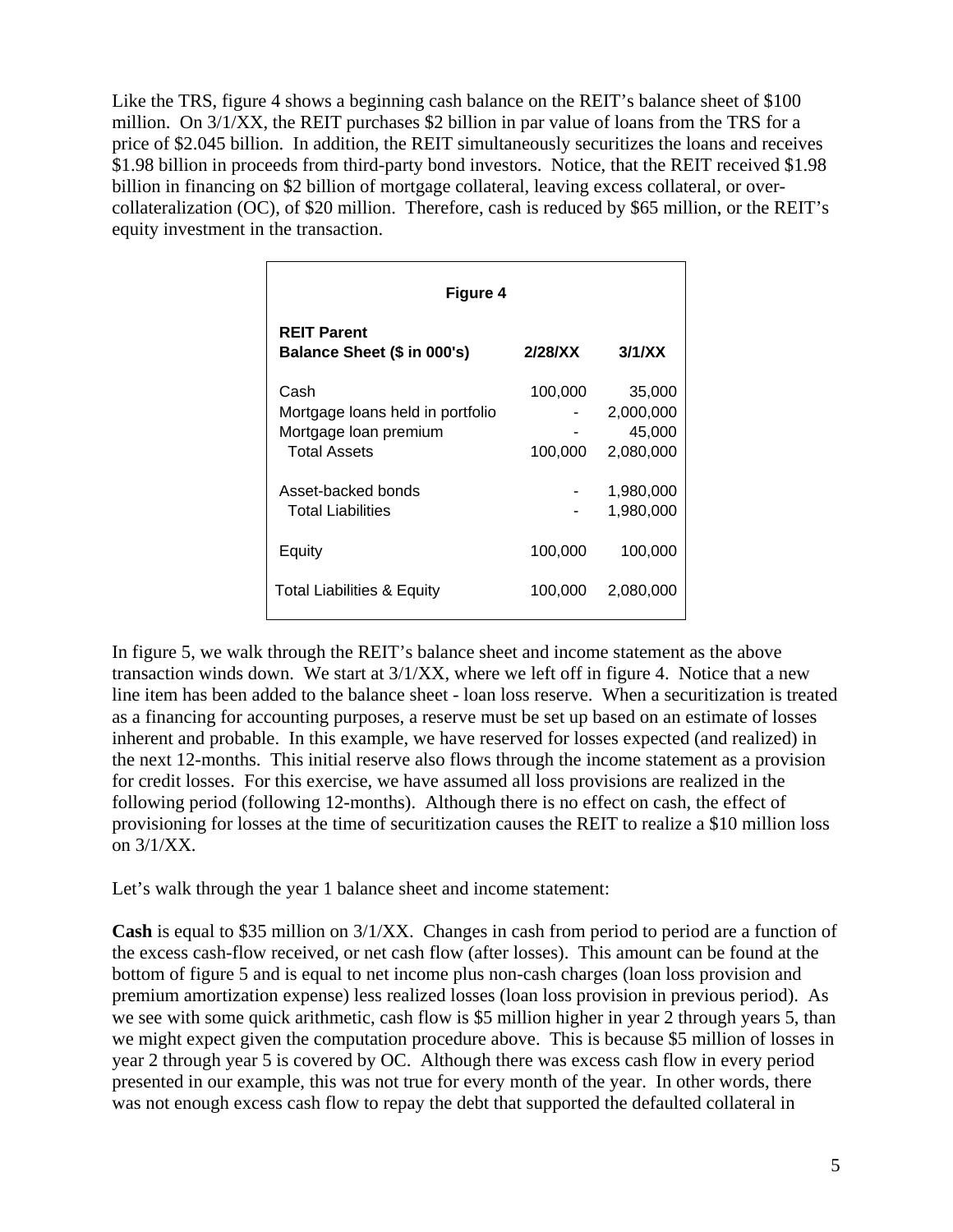every month in which losses were realized. When this happens, OC (which is part of the residual security owned by the REIT) is reduced by the amount of shortfall.

| Figure 5                                                                                                      |                                                        |                                                        |                                                         |                                                     |                                                   |                                     |                                         |  |
|---------------------------------------------------------------------------------------------------------------|--------------------------------------------------------|--------------------------------------------------------|---------------------------------------------------------|-----------------------------------------------------|---------------------------------------------------|-------------------------------------|-----------------------------------------|--|
| <b>REIT</b><br>Balance Sheet (\$ in 000's)                                                                    | 3/1/XX                                                 | Year 1                                                 | Year 2                                                  | Year 3                                              | Year 4                                            | Year 5                              |                                         |  |
| Cash<br>Mortgage loans held in portfolio<br>Mortgage loan premium<br>Loan loss reserve<br><b>Total Assets</b> | 35,000<br>2,000,000<br>45,000<br>(10,000)<br>2,070,000 | 78,000<br>1,600,000<br>36,000<br>(25,000)<br>1,689,000 | 100,750<br>1,190,000<br>26,775<br>(22,000)<br>1,295,525 | 112,563<br>785,000<br>17,663<br>(15,600)<br>899,625 | 116,900<br>380,000<br>8,550<br>(5,000)<br>500,450 | 121,775<br>121,775                  |                                         |  |
| Asset-backed bonds                                                                                            | 1,980,000                                              | 1,580,000                                              | 1,175,000                                               | 775,000                                             | 375,000                                           |                                     |                                         |  |
| Equity                                                                                                        | 90,000                                                 | 109,000                                                | 120,525                                                 | 124,625                                             | 125,450                                           | 121,775                             |                                         |  |
| <b>Total Liabilities &amp; Equity</b>                                                                         | 2,070,000                                              | 1,689,000                                              | 1,295,525                                               | 899,625                                             | 500,450                                           | 121,775                             |                                         |  |
| <b>REIT</b><br>Income Statement (\$ in 000's)                                                                 | 3/1/XX                                                 | Year 1                                                 | Year 2                                                  | Year 3                                              | Year 4                                            | Year 5                              | <b>Total</b>                            |  |
| Interest income<br>Premium amortization expense<br>Interest expense<br>Net interest income                    | $\blacksquare$                                         | 144,000<br>9,000<br>89,000<br>46,000                   | 111,600<br>9,225<br>68,875<br>33,500                    | 79,000<br>9,113<br>48,750<br>21,138                 | 46,600<br>9,113<br>28,750<br>8,738                | 15,200<br>8,550<br>9,375<br>(2,725) | 396,400<br>45,000<br>244,750<br>106,650 |  |
| Provision for credit losses<br>Fee Income<br><b>Servicing Expense</b><br>Net Income                           | 10,000<br>(10,000)                                     | 25,000<br>7,000<br>9,000<br>19,000                     | 22,000<br>7,000<br>6,975<br>11,525                      | 15,600<br>3,500<br>4,938<br>4,100                   | 5,000<br>2,913<br>825                             | ÷,<br>950<br>(3,675)                | 77,600<br>17,500<br>24,775<br>21,775    |  |
| Gross cash flow (before losses)<br>Net cash flow (after losses)                                               | (65,000)<br>(65,000)                                   | 53,000<br>43,000                                       | 42,750<br>22,750                                        | 28,813<br>11,813                                    | 14,938<br>4,338                                   | 4,875<br>4,875                      | 79,375<br>21,775                        |  |
| <b>Realized Losses</b><br>OC Coverage                                                                         |                                                        | 10,000                                                 | 25,000<br>5,000                                         | 22,000<br>5,000                                     | 15,600<br>5,000                                   | 5,000<br>5,000                      | 77,600<br>20,000                        |  |

**Mortgage loans held in portfolio** falls \$400 million by the end of year 1. This decline is caused by prepayments and losses. In this example, \$390 million of the pay down is due to prepayments while \$10 million is due to loan losses. In future years, the amount of loss included in the change of balance can be determined by the previous year provision for loan losses, found in the income statement. Remember, we are assuming we have perfect knowledge of future losses, and correctly reserve for 12-month forward loan losses.

The **mortgage loan premium** is simply the excess over par value paid by the REIT for the mortgage assets. As discussed in figure 4, the REIT paid \$2.045 million for \$2 billion in mortgage assets. The difference, or \$45 million, is booked as an asset on the REIT's balance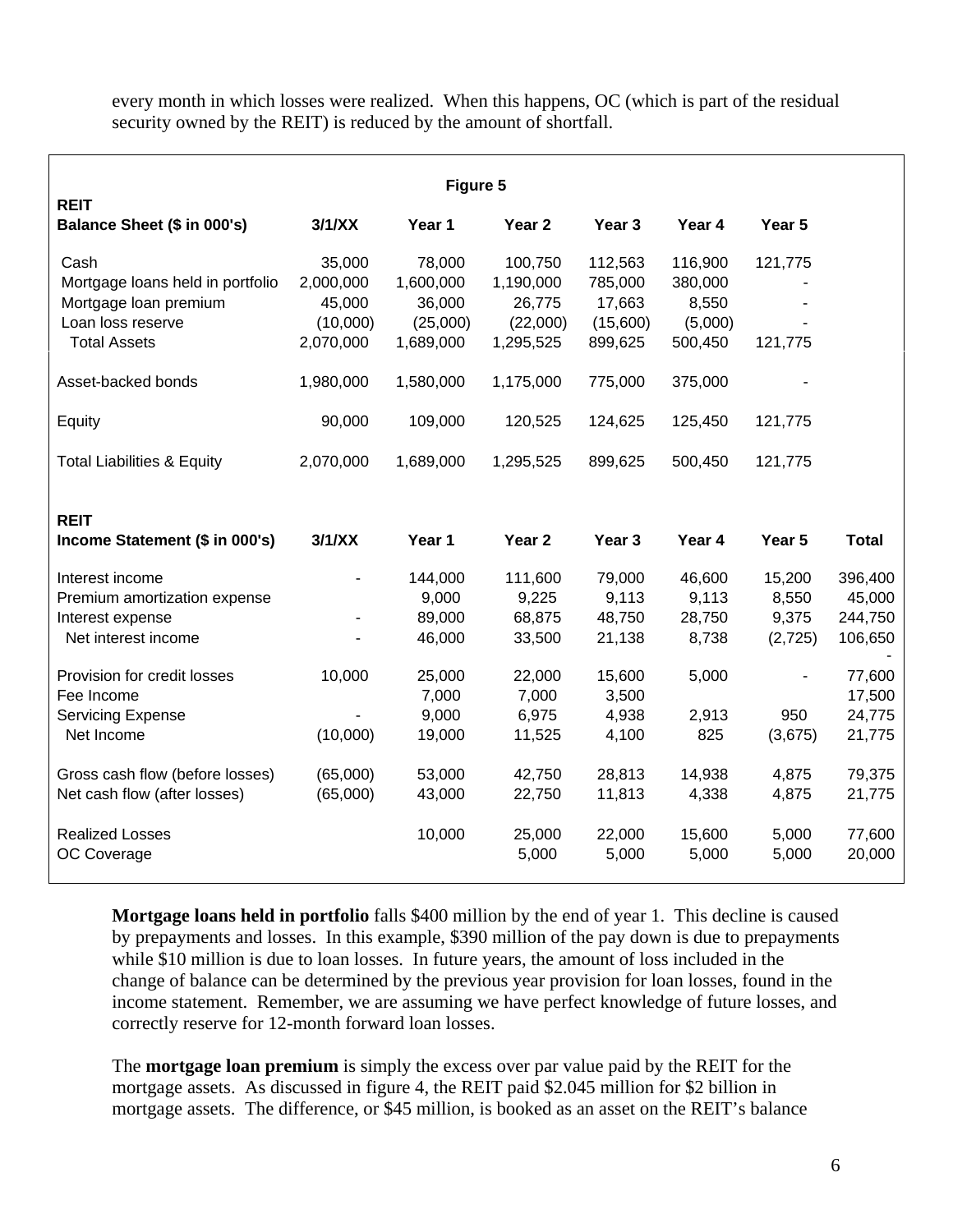sheet and amortized through the life of the transaction. The amortization expense can be found in the income statement.

The **loan loss reserve** is a contra-asset against mortgage loans held in portfolio. It is equal to the ending loan loss reserve in the prior period, plus the current period loan loss provision less current period realized loan losses. As previously discussed, the loan loss reserve is equal to next period realized losses.

**Asset-backed bonds** represent outstanding debt issued against the mortgage collateral securitized. This debt is repaid as a result of scheduled principal repayment, principal prepayments and realized losses (to the extent excess cash flow is sufficient). Note that starting in year 2, the difference between mortgage loans held in portfolio and asset-backed bonds begins to narrow. This represents the utilization of OC. Year 2 is the first period in which OC is used to cover losses.

**Interest income** is the assumed coupon (8.00%) multiplied by the average loan balance outstanding.

The **premium amortization expense** was touched on above. In this example, the premium is amortized at approximately the same rate as principal payments

To calculate **interest expense**, we have multiplied the average balance of loans outstanding by the financing cost, or 5.00%

The **provision for loan losses** was covered above. Again, we are assuming our 1-year forward provision is realized.

**Fee income** is realized from pre-payment penalties.

**Servicing expense** equates to 0.50% of the average balance of mortgage loans held in portfolio.

Given the explanation above, it is easy enough to find the values for the remainder of the example. Note, at the conclusion, \$21.775 million in income and additional cash (which is net of the \$65 million initial investment) was recognized in the REIT. This computes to a return on investment of 17.3%. In addition, \$10 million in income/cash gain was recognized in the TRS. On a separate company basis (including both the REIT and TRS), \$31.775 million in cash and income was earned. We have now concluded our example of an origination/securitization cycle when the transaction is treated as a financing for financial reporting purposes. Please keep in mind that this example was presented on a separate company basis. Consolidating the entities throws a wrinkle into the financial reporting. However, the consolidated income and cash flows remain unchanged. We will touch on this subject again after we run through our next example – an identical transaction using sale accounting treatment.

#### **Securitization treated as a sale for accounting purposes**

On 3/1/XX \$2 billion in mortgage loans are securitized. Using a sale structure, a substantial majority of the economic interest is sold to third-party bond investors while a residual interest is sold to the REIT. Keep in mind that the value of assets sold is the same, only the number of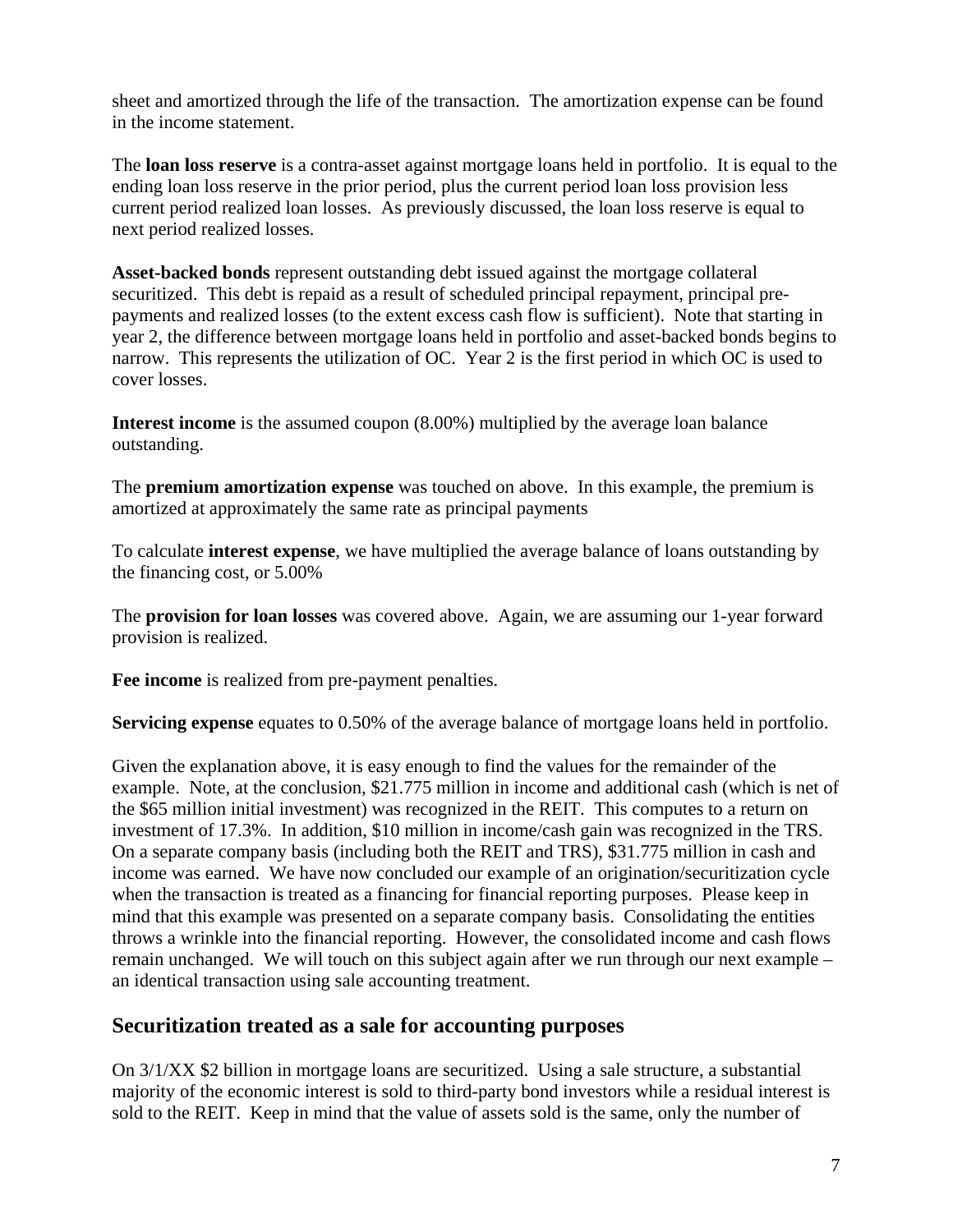counterparties has changed. The TRS records a gain-on-sale, identical to the gain computed in figure 2. On a stand-alone basis, the balance sheet and income statement of the TRS is the same as that in figure 3.

As mentioned previously, the majority of the economic value of the \$2 billion in loans was sold to third-party bond investors. However, the residual asset (excess spread, first-loss piece and prepayment penalties), was sold to the REIT. For this example, the computation used to find the value of the residual asset is simple and intuitive. In figure 2, we assumed that a similar pool of loans were valued at 102.25% of par, or \$2.045 billion, in the secondary market. Also, we have assumed that this transaction was over-collateralized by 1.00% of par, or \$20 million. Alternatively, the TRS sold 99.00% of par, or \$1.98 billion, of the economic value to third-party investors while the remainder of the value was sold to the REIT. The difference, or \$65 million, is the value of the residual asset sold to the REIT.

|                                  | % of Par |
|----------------------------------|----------|
| Net whole-loan price             | 102.25   |
| Less proceeds of securities sold | (99.00)  |
| <b>Residual Value</b>            | 3.25     |

As in our example, detailed in figure 6, the REIT has beginning cash, assets and equity of \$100 million. On 3/1/XX, the residual security is purchased from the TRS for \$65 million. Cash declines by \$65 million while assets and equity remain unchanged.

| Figure 6                                           |                    |                             |  |  |  |  |  |
|----------------------------------------------------|--------------------|-----------------------------|--|--|--|--|--|
| <b>REIT Parent</b><br>Balance Sheet (\$ in 000's)  | 2/28/XX            | 3/1/XX                      |  |  |  |  |  |
| Cash<br>Mortgage securities<br><b>Total Assets</b> | 100,000<br>100,000 | 35,000<br>65,000<br>100,000 |  |  |  |  |  |
| <b>Total Liabilities</b>                           |                    |                             |  |  |  |  |  |
| Equity                                             | 100,000            | 100,000                     |  |  |  |  |  |
| <b>Total Liabilities &amp; Equity</b>              | 100,000            | 100,000                     |  |  |  |  |  |

At this point, the REIT has \$65 million, or 3.25% of par, invested in a \$2 billion pool of mortgage loans. Now that the TRS has completed its part in this origination/securitization cycle, let's take a look at the financial statement impact in the REIT as the transaction winds down.

First, we will take a look at how income is recognized when using this structure. In figure 7, we have all the information necessary to describe the method used to compute the value presented on the REIT's balance sheet and the income that flows through the income statement. On 3/1/XX, the time of securitization, the REIT has a \$65 million residual asset on its balance sheet. Again, this value reflects the price paid to the TRS for the asset. If we look back to figure 5, we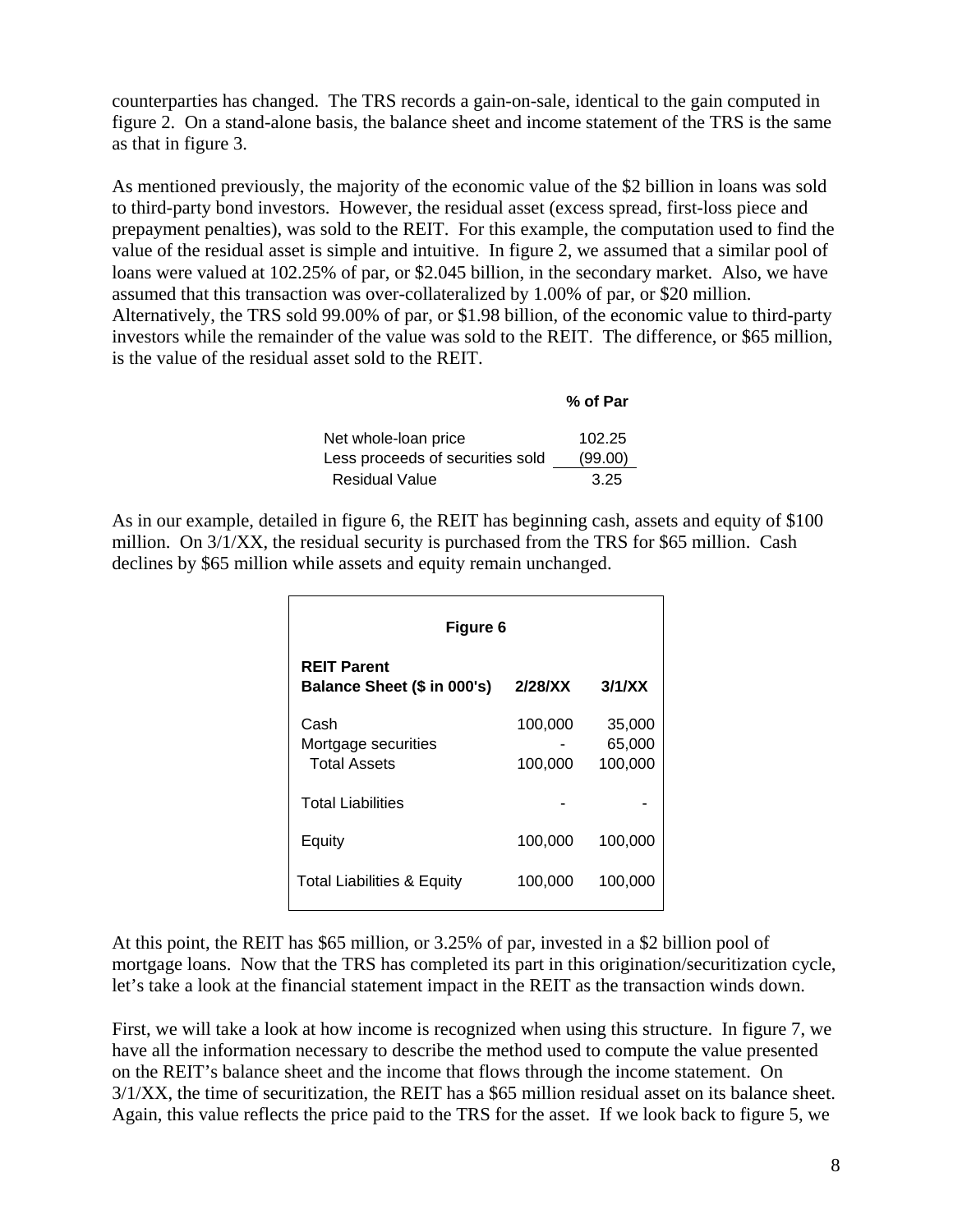see that the REIT had an identical investment, or outflow of cash, when the transaction was structured as a financing for accounting purposes. We can also see that the cash flow stream throughout the life of the transaction is the same, only the timing of income has changed.

| Figure 7                                    |                  |                  |                   |                   |                |                                  |        |  |
|---------------------------------------------|------------------|------------------|-------------------|-------------------|----------------|----------------------------------|--------|--|
| <b>REIT</b><br>Securitization (\$ in 000's) | 3/1/XX           | Year 1           | Year <sub>2</sub> | Year <sub>3</sub> | Year 4         | Year 5                           | Total  |  |
| Market value<br>Book value                  | 65,000<br>65,000 | 33,243<br>33,243 | 16.244<br>16,244  | 7.241<br>7,241    | 4,156<br>4,156 | $\blacksquare$<br>$\blacksquare$ |        |  |
| Cashflow                                    | (65,000)         | 43,000           | 22,750            | 11,813            | 4,338          | 4.875                            | 21,775 |  |
| Accrual rate<br>Net Income                  | ٠                | 17.3%<br>11,243  | 17.3%<br>5,750    | 17.3%<br>2,810    | 17.3%<br>1,253 | 17.3%<br>719                     | 21,775 |  |

When a securitization is structured as a sale for accounting purposes, income is accrued over the life of the transaction. The rate at which income is recognized, or accrual rate, is found by finding the yield given a set of cash flows and a beginning basis, or book value. In this example, our beginning basis is \$65 million and future cash flows are projected given our assumptions such as the implied forward yield curve, prepayment rates, delinquencies and losses. The initial yield and discount rate for this transaction is 17.3%. Remember, for this exercise we have assumed perfect knowledge of the future. Therefore, the yield (accrual rate) found at the time of securitization remains constant. However, these assumptions typically change as the transaction seasons and the accrual rate is adjusted to reflect them.

As we just discussed, the initial income accrual rate was found to be 17.3% given our beginning basis and expected cash flows. We compute year 1 income by multiplying our beginning basis (\$65 million) by our accrual rate (17.3%). This calculation yields \$11.243 million and can be found in the income line item above. To find the year 1 ending basis, we add the income accrued (\$11.243 million) to the beginning basis (\$65 million) and subtract the cash received (\$43 million). This calculation yields \$33.243 million, which is our year 1 ending basis. This process continues as the transaction winds down over time. Notice that the market value and book value are equal in all periods. Why? Because our initial accrual rate and discount rate are set at the same rate, and our initial cash flow expectations turned out to be reality. In other words, because our expectations turned out to be reality, we accrued the proper amount of income in every period. Note that calculations in figure 7 are off slightly due to rounding.

The effect on the REIT's balance sheet and income statement can be found below, in figure 8.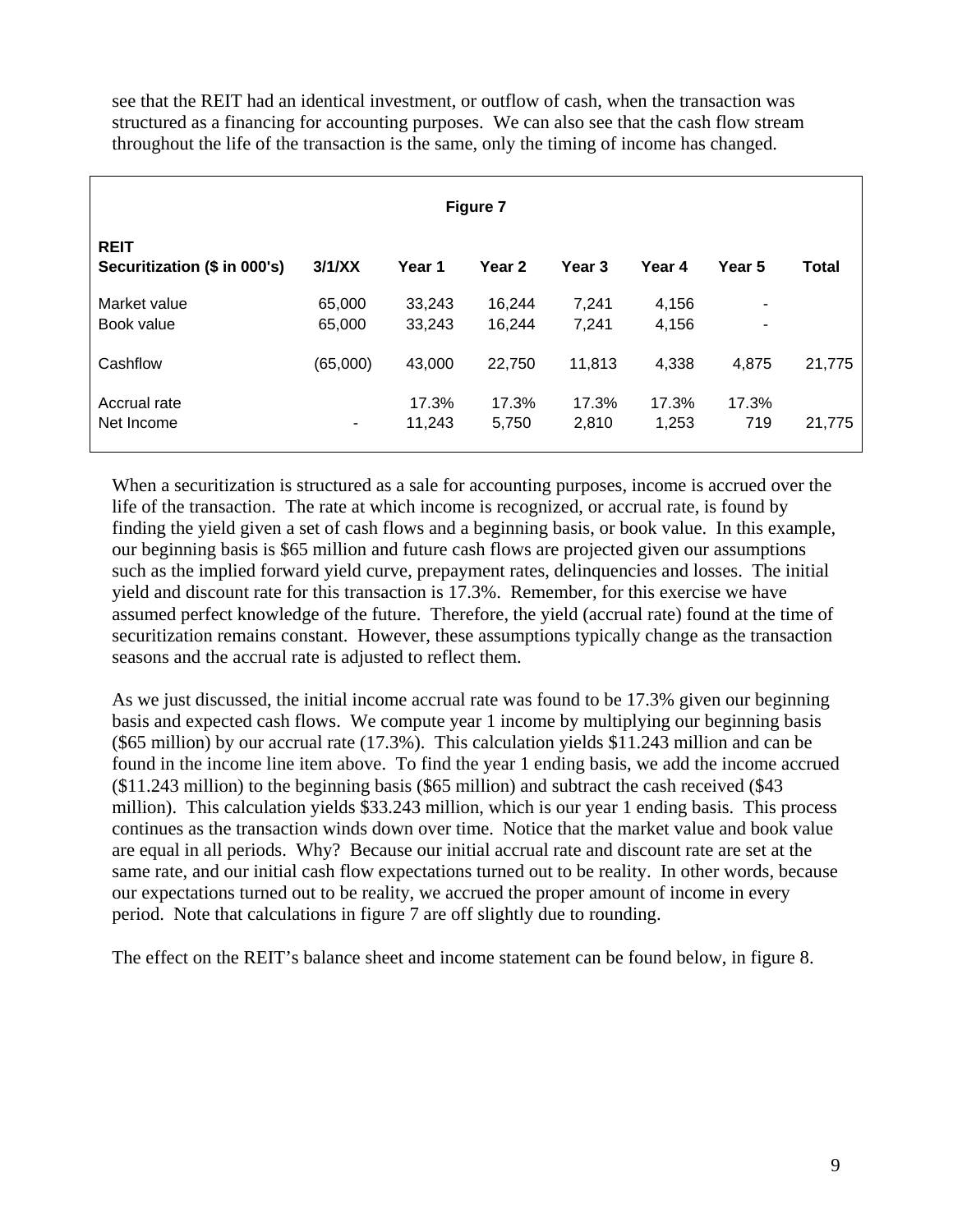| Figure 8<br><b>REIT Parent</b>        |          |         |         |         |         |               |              |  |
|---------------------------------------|----------|---------|---------|---------|---------|---------------|--------------|--|
| Balance Sheet (\$ in 000's)           | 3/1/XX   | Year 1  | Year 2  | Year 3  | Year 4  | <b>Year 5</b> |              |  |
| Cash                                  | 35,000   | 78,000  | 100,750 | 112,563 | 116,900 | 121,775       |              |  |
| Mortgage securities held for sale     | 65,000   | 33,725  | 21,021  | 8,853   | 4,241   |               |              |  |
| <b>Total Assets</b>                   | 100,000  | 111,725 | 121,771 | 121,416 | 121,141 | 121,775       |              |  |
| <b>Total Liabilities</b>              |          |         |         |         |         |               |              |  |
| Equity                                | 100,000  | 111,725 | 121,771 | 121,416 | 121,141 | 121,775       |              |  |
| <b>Total Liabilities &amp; Equity</b> | 100,000  | 111,725 | 121,771 | 121,416 | 121,141 | 121,775       |              |  |
| <b>REIT Parent</b>                    |          |         |         |         |         |               |              |  |
| Income Statement (\$ in 000's)        | 3/1/XX   | Year 1  | Year 2  | Year 3  | Year 4  | Year 5        | <b>Total</b> |  |
| Interest income                       | ۰        | 11,243  | 5,750   | 2,810   | 1,253   | 719           | 21,775       |  |
| <b>Residual Cash Flow</b>             | (65,000) | 43,000  | 22,750  | 11,813  | 4,338   | 4,875         | 21,775       |  |

Note that residual cash flow is the same cash flow that was computed in figure 5, or \$21.775 million. This is true because the cash flows are equal regardless of the accounting treatment. The residual cash flows are simply the net effect of the activity we saw when the securitization was treated as a financing for accounting purposes

Again, we can look back to figure 5 and see that the REIT's initial investment, future cash flows and income recognized are identical under both the financing and sale structure. We have also looked at the gain-on-sale calculation for the TRS and concluded that the gain is equal for both accounting treatments. This will always be true when looked at on a separate company basis. Remember, the underlying economics are the same using both structures, confusion surrounds the accounting around elimination activity when the separate entities are consolidated for financial reporting purposes. Hopefully, we can provide some clarity by walking through the example below.

## **Understanding intercompany eliminations**

FASB 140 requires gains and losses that occur because of intercompany transactions be eliminated for financial reporting purposes. This makes sense! On a consolidated basis, no cash changes hands when intercompany transactions occur.

On a separate company basis, the TRS reported a gain-on-sale of \$25 million under both the financing structure and sale structure. When the financing structure was used, the loans were sold to the REIT and securitized. Therefore, the entire \$25 million gain-on-sale booked by the TRS was related to an intercompany sale. When the sale structure was utilized, the TRS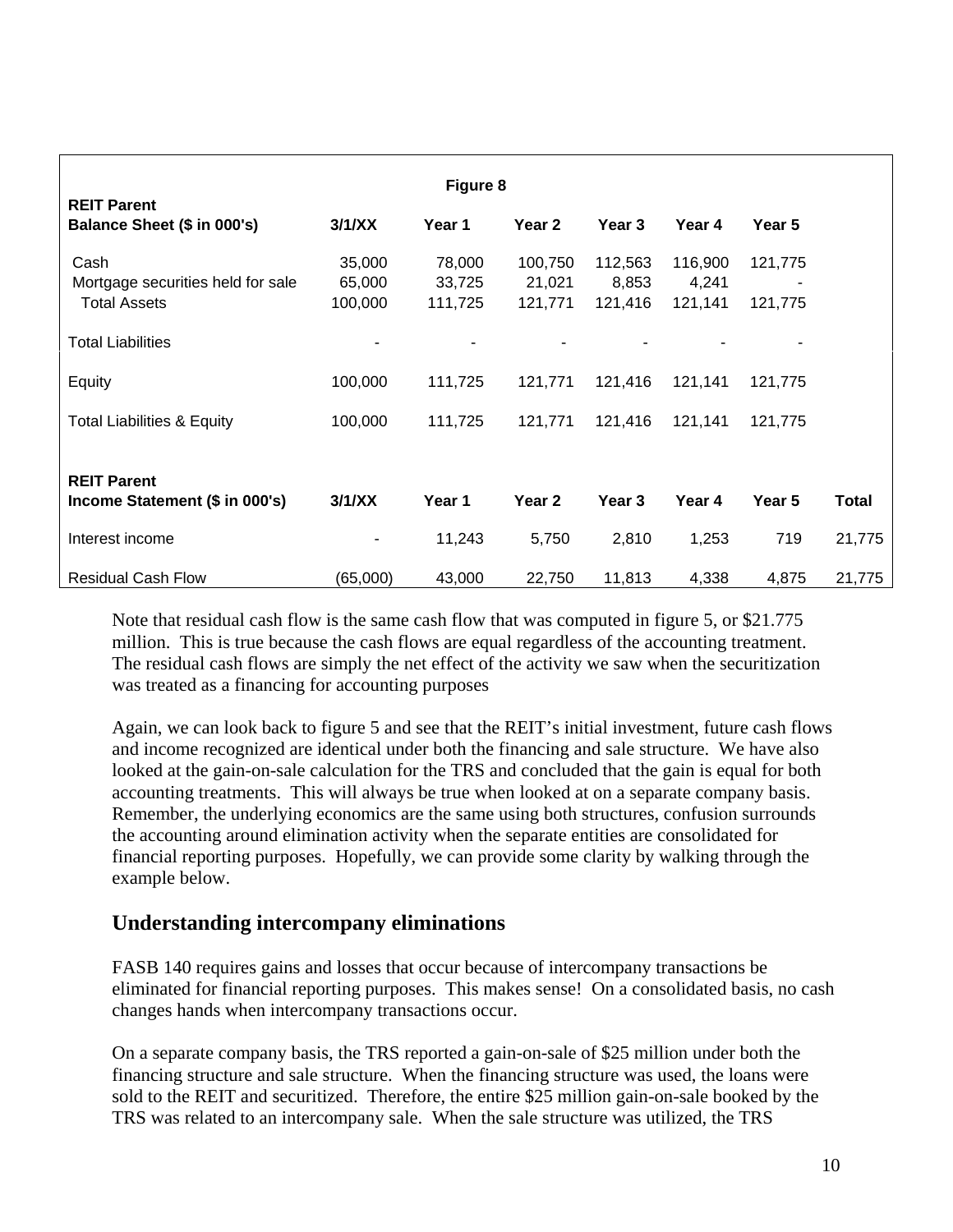securitized the mortgage assets and sold 99% of the value to third-party bond investors and 3.25% of the value to the REIT. In this case, only a small proportion of the \$25 million gain-onsale was due to an intercompany transaction.

The gain-on-sale booked by the TRS is entirely eliminated upon consolidation when the securitization is treated as a financing for GAAP. In addition, the loan premium booked on the REIT's balance sheet is reduced by the amount of the elimination. Although both the premium eliminated and the gain-on-sale eliminated is added back to the separate company financials over the securitization's life, they are offsetting and have no impact to the consolidated financial statements.

When the securitization is treated as a sale for GAAP, the elimination is roughly equal to the percentage of pool value sold to the REIT. Referring to our example, approximately 3.25% of the gain-on-sale in the TRS would be eliminated and the initial book value of the residual asset would be reduced by the same amount. Again, the elimination activity is recovered over the life of the transaction in a manner similar to that described above. Given that this elimination activity is not meaningful for explanatory purposes, we have ignored it in the following consolidation example for sale accounting treatment.

In figure 9 (financing accounting treatment) and figure 10 (sale accounting treatment), we have summarized this exercise by presenting the consolidated balance sheet and consolidated income statement for both accounting treatments, given our work up to this point. We should be able to compare these results with prior financials, presented on a separate company basis, and bring some clarity surrounding the economics of our business model, and the accounting treatment specified by GAAP.

In figure 9, the consolidated balance sheet reflects the REIT's balance sheet in figure 5, except for the following items:

- **Cash:** We started this example with \$200 million in cash, on a consolidated basis. Both the TRS and REIT had \$100 million in cash at 12/31/XX. The COP was 2% in this example. Thus, it cost \$40 million to originate \$2 billion in mortgage loans. The TRS also made \$5 million in net interest income. Finally, OC was equal to 1%, or \$20 million. After securitizing the loans, our cash balance is \$145 million. Consolidated cash in future periods reflects net cash receipts from the securitization.
- **Mortgage loan premium:** \$25 million of premium was eliminated due to the intercompany gain-on-sale elimination at the TRS. Although the beginning loan premium is \$25 million lower than in figure 5, notice that premium amortization expense is equal. We will touch on this subject again, shortly.

In figure 9, the consolidated income statement reflects the REIT's income statement in figure 5, except for the following items:

• **Interest income:** This line item is higher due to interest income earned at the TRS during the origination phase (figure 3) and the reversal of the gain-on-sale elimination taken at the TRS when loans were sold to the REIT. This reversal is completely offset by higher amortization expense, which serves to reverse the loan premium elimination. Notice that the premium amortization expense did not change from that expensed in figure 5. This is despite the \$25 million reduction of mortgage loan premium on the balance sheet. These steps are taken to restore the financial statements of the REIT and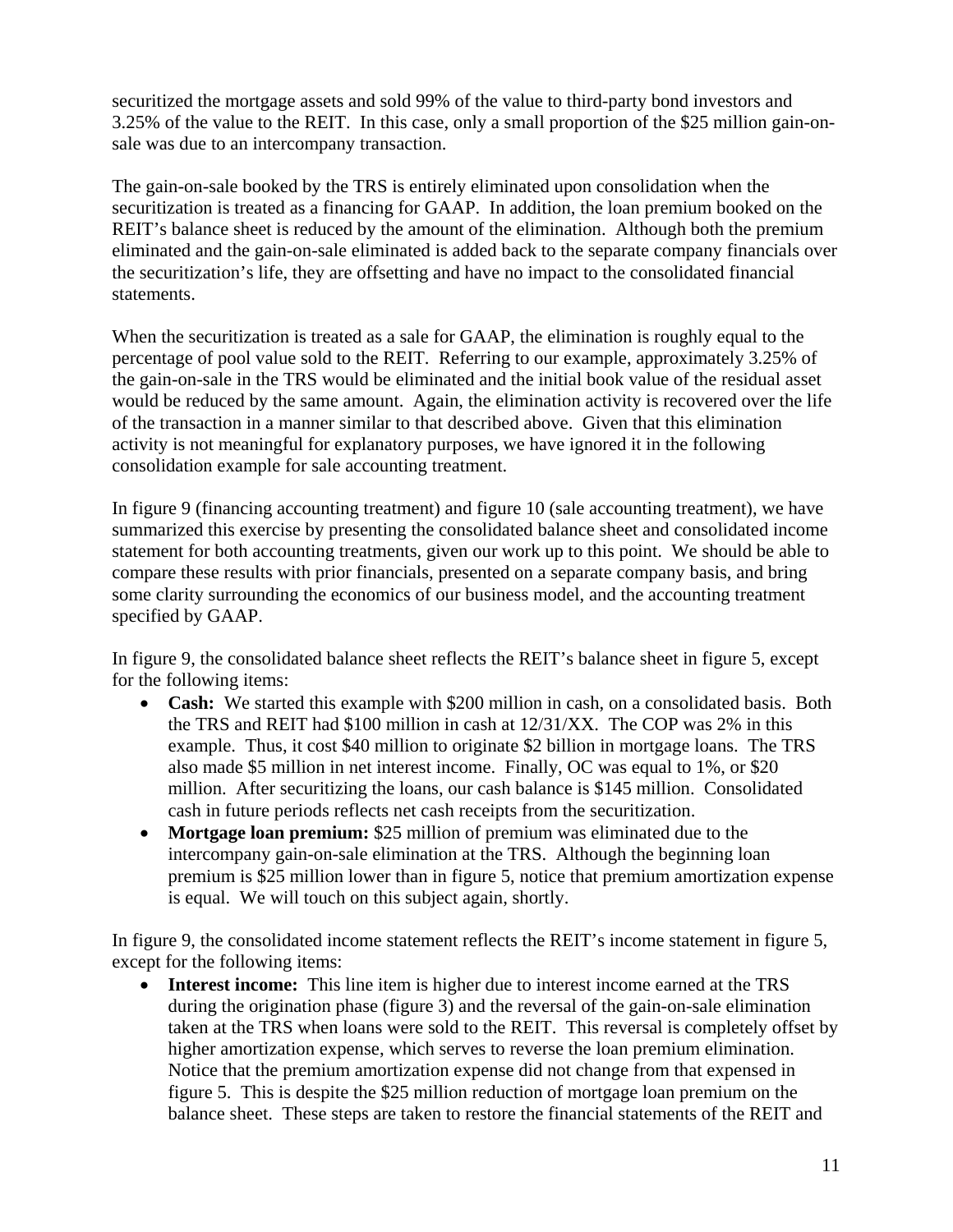TRS, on a separate company basis, to what they would have been if no elimination activity had taken place. Again, these reversals completely offset each other and have no effect on net income.

- **Interest expense:** Expense is higher due to interest expense at the TRS during the origination phase (figure 3). Interest expense in year 1 through year 5 is the same as discussed in figure 5.
- **General & admin. expenses:** During the origination phase, the TRS had operating expenses of \$20 million (figure 3).

| Figure 9<br><b>Financing Accounting Treatment</b>                                                                                         |                                                                  |                                                         |                                                         |                                                    |                                                   |                                   |                                                |  |
|-------------------------------------------------------------------------------------------------------------------------------------------|------------------------------------------------------------------|---------------------------------------------------------|---------------------------------------------------------|----------------------------------------------------|---------------------------------------------------|-----------------------------------|------------------------------------------------|--|
| <b>Consolidated</b><br>Balance Sheet (\$ in 000's)                                                                                        | 3/1/XX                                                           | Year 1                                                  | Year <sub>2</sub>                                       | Year 3                                             | Year 4                                            | Year 5                            |                                                |  |
| Cash<br>Mortgage loans held in portfolio<br>Mortgage loan premium<br>Loan loss reserve<br><b>Total Assets</b>                             | 145,000<br>2,000,000<br>20,000<br>(10,000)<br>2,155,000          | 188,000<br>1,600,000<br>16,000<br>(25,000)<br>1,779,000 | 210,750<br>1,190,000<br>11,900<br>(22,000)<br>1,390,650 | 222,563<br>785,000<br>7,850<br>(15,600)<br>999,813 | 226,900<br>380,000<br>3,800<br>(5,000)<br>605,700 | 231,775<br>231,775                |                                                |  |
| Asset-backed bonds                                                                                                                        | 1,980,000                                                        | 1,580,000                                               | 1,175,000                                               | 775,000                                            | 375,000                                           |                                   |                                                |  |
| Equity                                                                                                                                    | 175,000                                                          | 199,000                                                 | 215,650                                                 | 224,813                                            | 230,700                                           | 231,775                           |                                                |  |
| <b>Total Liabilities &amp; Equity</b>                                                                                                     | 2,155,000                                                        | 1,779,000                                               | 1,390,650                                               | 999,813                                            | 605,700                                           | 231,775                           |                                                |  |
| <b>Financing Accounting Treatment</b><br><b>Consolidated</b><br>Income Statement (\$ in 000's)                                            | 3/1/XX                                                           | Year 1                                                  | Year 2                                                  | Year 3                                             | Year 4                                            | Year 5                            | <b>Total</b>                                   |  |
| Interest income<br>Premium amortization expense<br>Interest expense<br>Net interest income                                                | 13,333<br>$\blacksquare$<br>8,333<br>5,000                       | 149,000<br>9,000<br>89,000<br>51,000                    | 116,725<br>9,225<br>68,875<br>38,625                    | 84,063<br>9,113<br>48,750<br>26,200                | 51,663<br>9,113<br>28,750<br>13,800               | 19,950<br>8,550<br>9,375<br>2,025 | 434,733<br>45,000<br>253,083<br>136,650        |  |
| Provision for credit losses<br>Gain on sale of loans<br>Fee Income<br><b>Servicing Expense</b><br>General & admin. expenses<br>Net Income | 10,000<br>$\blacksquare$<br>$\blacksquare$<br>20,000<br>(25,000) | 25,000<br>7,000<br>9,000<br>24,000                      | 22,000<br>7,000<br>6,975<br>16,650                      | 15,600<br>3,500<br>4,938<br>9,163                  | 5,000<br>2,913<br>5,888                           | $\blacksquare$<br>950<br>1,075    | 77,600<br>17,500<br>24,775<br>20,000<br>31,775 |  |
| Cash Flow                                                                                                                                 | (55,000)                                                         | 43,000                                                  | 22,750                                                  | 11,813                                             | 4,338                                             | 4,875                             | 31,775                                         |  |
| <b>Realized Losses</b><br>OC Coverage                                                                                                     |                                                                  | 10,000                                                  | 25,000<br>5,000                                         | 22,000<br>5,000                                    | 15,600<br>5,000                                   | 5,000<br>5,000                    | 77,600<br>20,000                               |  |

In figure 10, the consolidated balance sheet reflects the REIT's balance sheet in figure 8, except for the following items: